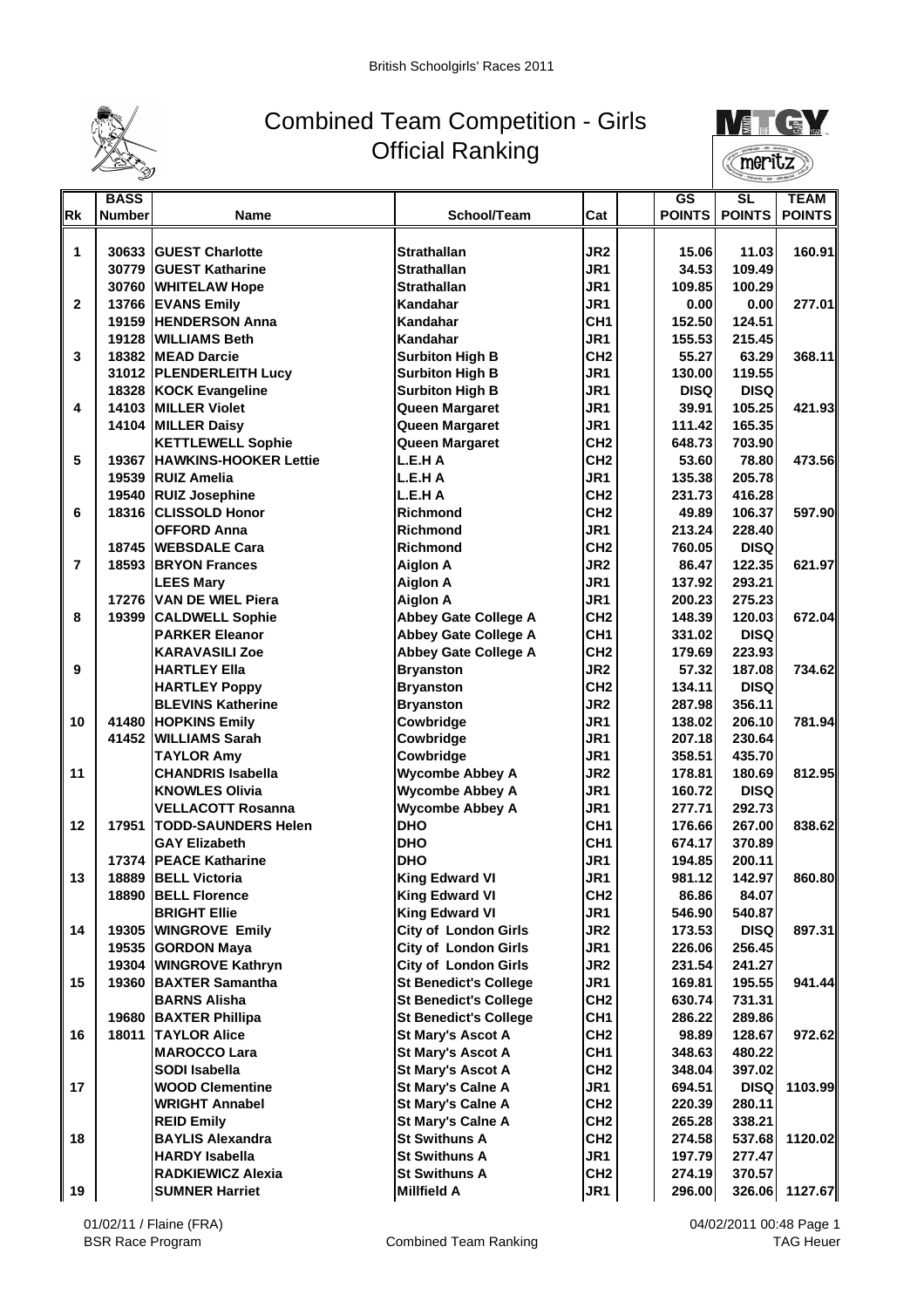|           | <b>BASS</b>   |                                                      |                                                            |                                    | <b>GS</b>            | SL                    | <b>TEAM</b>   |
|-----------|---------------|------------------------------------------------------|------------------------------------------------------------|------------------------------------|----------------------|-----------------------|---------------|
| <b>Rk</b> | <b>Number</b> | Name                                                 | School/Team                                                | Cat                                |                      | <b>POINTS POINTS</b>  | <b>POINTS</b> |
|           |               | <b>EATON Emily</b>                                   | <b>Millfield A</b>                                         | JR <sub>2</sub>                    | 319.38               | <b>DISQ</b>           |               |
|           |               | 17717 STAMMERS Sophie                                | <b>Millfield A</b>                                         | CH <sub>1</sub>                    | 235.25               | 270.36                |               |
| 20        |               | <b>MCCLAY Chloe</b>                                  | Downe House A                                              | JR1                                | 211.78               | 313.27                | 1180.86       |
|           |               | <b>KARY India</b>                                    | Downe House A                                              | JR1                                | 246.80               | <b>DISQ</b>           |               |
|           |               | <b>HEWLETT Emilia</b>                                | Downe House A                                              | CH <sub>2</sub>                    | 315.47               | 409.01                |               |
| 21        |               | 17323 YEUNG Isabelle                                 | Woodbridge                                                 | JR <sub>1</sub>                    | 227.92               | 289.78                | 1217.20       |
|           |               | 19498 ILILLYWHITE Alexandra                          | Woodbridge                                                 | CH <sub>1</sub>                    | 371.12               | 328.38                |               |
|           |               | <b>JACKSON Verity</b>                                | Woodbridge                                                 | CH <sub>2</sub>                    | 615.87               | 463.67                |               |
| 22        |               | <b>ADAMS Imogen</b>                                  | <b>Sherborne A</b>                                         | CH <sub>2</sub>                    | 142.42               | <b>DISQ</b>           | 1251.23       |
|           |               | <b>TOWNSHEND Melissa</b>                             | <b>Sherborne A</b>                                         | CH <sub>2</sub>                    | 293.75               | 386.47                |               |
|           |               | <b>PALMER Rosalie</b>                                | Sherborne A                                                | JR1                                | 317.32               | 428.59                |               |
| 23        |               | <b>KUEBLER WANDERDOOFF Sol</b>                       | Glenalmond                                                 | JR <sub>2</sub>                    | 144.18               | <b>DISQ</b>           | 1258.15       |
|           |               | <b>IMACPHIE Michaela</b>                             | Glenalmond                                                 | CH <sub>2</sub>                    | 297.47               | 377.04                |               |
|           |               | <b>ANDERSON Pheobe</b>                               | Glenalmond                                                 | CH <sub>2</sub>                    | 337.67               | 439.46                |               |
| 24        |               | <b>MAVROLEAN Alexia</b>                              | Wellington                                                 | CH <sub>2</sub>                    | 547.79               | <b>DISQ</b>           | 1272.44       |
|           |               | <b>SCHULTE-BOCKUM Luisa</b>                          | Wellington                                                 | JR <sub>1</sub>                    | 177.93               | 308.00                |               |
|           |               | <b>DREESMANN Caroline</b>                            | Wellington                                                 | JR1                                | 331.31               | 455.20                |               |
| 25        |               | <b>CHMIELOWSKA Claudia</b>                           | Highgate                                                   | CH <sub>1</sub>                    | 267.34               | 359.06                | 1360.85       |
|           |               | <b>DOODY Olivia</b>                                  | Highgate                                                   | CH <sub>2</sub>                    | 310.57               | 423.88                |               |
| 26        |               | <b>TWENTYMAN Emmanuelle</b><br><b>MUIR Emily</b>     | Highgate                                                   | CH <sub>1</sub><br>CH <sub>1</sub> | 593.66               | 590.90                |               |
|           |               | <b>BELL Christina</b>                                | <b>Abbey Gate College B</b><br><b>Abbey Gate College B</b> | CH <sub>2</sub>                    | 479.31<br>297.76     | 627.26<br>337.65      | 1485.35       |
|           |               | <b>BELL Sophie</b>                                   | <b>Abbey Gate College B</b>                                | CH <sub>1</sub>                    | 436.37               | 413.57                |               |
| 27        |               | <b>HOBBY Charlotte</b>                               | <b>St Gabriel's School</b>                                 | JR <sub>1</sub>                    | 308.62               | 500.59                | 1501.68       |
|           |               | <b>HOBBY Imogen</b>                                  | <b>St Gabriel's School</b>                                 | CH <sub>2</sub>                    | 313.51               | 378.96                |               |
|           |               | <b>MOTION Gemma</b>                                  | <b>St Gabriel's School</b>                                 | JR <sub>1</sub>                    | 644.72               | 645.56                |               |
| 28        |               | <b>BELL Hollie</b>                                   | <b>Kings Taunton</b>                                       | JR <sub>2</sub>                    | 442.83               | 444.57                | 1525.20       |
|           |               | <b>BELL Milla</b>                                    | <b>Kings Taunton</b>                                       | JR <sub>2</sub>                    | 336.59               | 346.92                |               |
|           |               | <b>BELL Tara</b>                                     | <b>Kings Taunton</b>                                       | CH <sub>2</sub>                    | <b>DISQ</b>          | 398.86                |               |
| 29        |               | <b>NORRIS Isabel</b>                                 | <b>Sherborne B</b>                                         | CH <sub>2</sub>                    | 234.18               | 377.04                | 1543.13       |
|           |               | <b>PALMER Alexa</b>                                  | <b>Sherborne B</b>                                         | CH <sub>1</sub>                    | 382.57               | 549.34                |               |
|           |               | <b>ATKINS Charlotte</b>                              | <b>Sherborne B</b>                                         | CH <sub>2</sub>                    | 524.60               | 619.11                |               |
| 30        |               | <b>TAYLOR Ophelia</b>                                | <b>Cheltenham A</b>                                        | JR1                                | 304.02               | <b>DISQ</b>           | 1566.22       |
|           |               | <b>COCKRAM Sophie</b>                                | <b>Cheltenham A</b>                                        | JR1                                | 872.25               | 474.78                |               |
|           |               | <b>MOULDING Isobel</b>                               | <b>Cheltenham A</b>                                        | CH <sub>1</sub>                    | 375.53               | 411.89                |               |
| 31        |               | 19370 BUTCHART Lucy                                  | Vikings                                                    | JR <sub>1</sub>                    | 188.11               | 324.38                | 1581.08       |
|           |               | 17737 KOLTHAMMER Katie                               | <b>Vikings</b>                                             | JR <sub>2</sub>                    | 494.47               | 587.62                |               |
|           |               | <b>BELL Jemima</b>                                   | <b>Vikings</b>                                             | JR <sub>1</sub>                    | 480.97               | 595.85                |               |
| 32        |               | <b>VAN VREDENBURCH Ella</b>                          | Godstowe                                                   | CH <sub>1</sub>                    | 375.53               | 372.65                | 1594.69       |
|           |               | <b>GARDNER Evie</b>                                  | <b>Godstowe</b>                                            | CH <sub>1</sub>                    | 449.09               | 487.97                |               |
|           |               | <b>CHIARAMONTE Tatiana</b>                           | Godstowe                                                   | CH <sub>2</sub>                    | <b>DISQ</b>          | 397.42                |               |
| 33        |               | <b>LA GRICE Harriet</b>                              | <b>Downe House B</b>                                       | CH <sub>2</sub>                    | 352.05               | 422.76                | 1609.12       |
|           |               | <b>RECKHENRICH Antonia</b><br><b>DOWLER Florence</b> | <b>Downe House B</b><br><b>Downe House B</b>               | CH <sub>2</sub>                    | 379.83               | 454.48                |               |
| 34        | 18779         | <b>KAYE Arabella</b>                                 | <b>Tudor Hall</b>                                          | CH <sub>2</sub><br>JR <sub>2</sub> | 496.92               | 626.22<br><b>DISQ</b> | 1662.47       |
|           |               | <b>MILLS Charlotte</b>                               | <b>Tudor Hall</b>                                          | JR1                                | 77.77<br><b>DISQ</b> | 439.46                |               |
|           |               | <b>BEALBY Marina</b>                                 | <b>Tudor Hall</b>                                          | CH <sub>2</sub>                    | 456.52               | 688.72                |               |
| 35        |               | <b>LAWRENCE Annabel</b>                              | <b>Cheltenham B</b>                                        | CH <sub>2</sub>                    | 891.62               | 422.44                | 1674.78       |
|           |               | <b>PARKER Emily</b>                                  | <b>Cheltenham B</b>                                        | CH <sub>2</sub>                    | 330.82               | <b>DISQ</b>           |               |
|           |               | <b>TILL Lottie</b>                                   | <b>Cheltenham B</b>                                        | CH <sub>2</sub>                    | 429.72               | 491.80                |               |
| 36        |               | <b>CLEVELY Montana</b>                               | Windlesham House                                           | CH <sub>1</sub>                    | 319.57               | 564.13                | 1739.54       |
|           |               | <b>CUMMING India</b>                                 | <b>Windlesham House</b>                                    | CH <sub>1</sub>                    | 406.63               | <b>DISQ</b>           |               |
|           |               | <b>MALONEY Emerald</b>                               | <b>Windlesham House</b>                                    | CH <sub>2</sub>                    | <b>DISQ</b>          | 449.21                |               |
| 37        |               | <b>LOPEZ DE COS Elena</b>                            | <b>Heathfield B</b>                                        | CH <sub>2</sub>                    | 411.62               | <b>DISQ</b>           | 1902.53       |
|           |               | <b>SHEPHERD Sophie</b>                               | <b>Heathfield B</b>                                        | JR1                                | 373.28               | 443.06                |               |
|           |               | <b>CAVE Daisy</b>                                    | <b>Heathfield B</b>                                        | CH <sub>1</sub>                    | 621.74               | 674.57                |               |
| 38        |               | <b>HARRISON Emma</b>                                 | <b>St Swithuns B</b>                                       | CH <sub>2</sub>                    | 508.85               | 580.27                | 1931.74       |
|           |               | <b>THOMAS Flora</b>                                  | <b>St Swithuns B</b>                                       | JR1                                | 956.57               | 632.30                |               |
|           |               | <b>BAYLIS Georgina</b>                               | <b>St Swithuns B</b>                                       | CH <sub>1</sub>                    | 405.56               | 437.06                |               |
| 39        |               | <b>GREAVES Isabel</b>                                | <b>St Mary's Ascot B</b>                                   | JR1                                | 252.08               | <b>DISQ</b>           | 1965.76       |
|           |               | <b>BEVAN Honor</b>                                   | <b>St Mary's Ascot B</b>                                   | JR1                                | <b>DISQ</b>          | 464.55                |               |